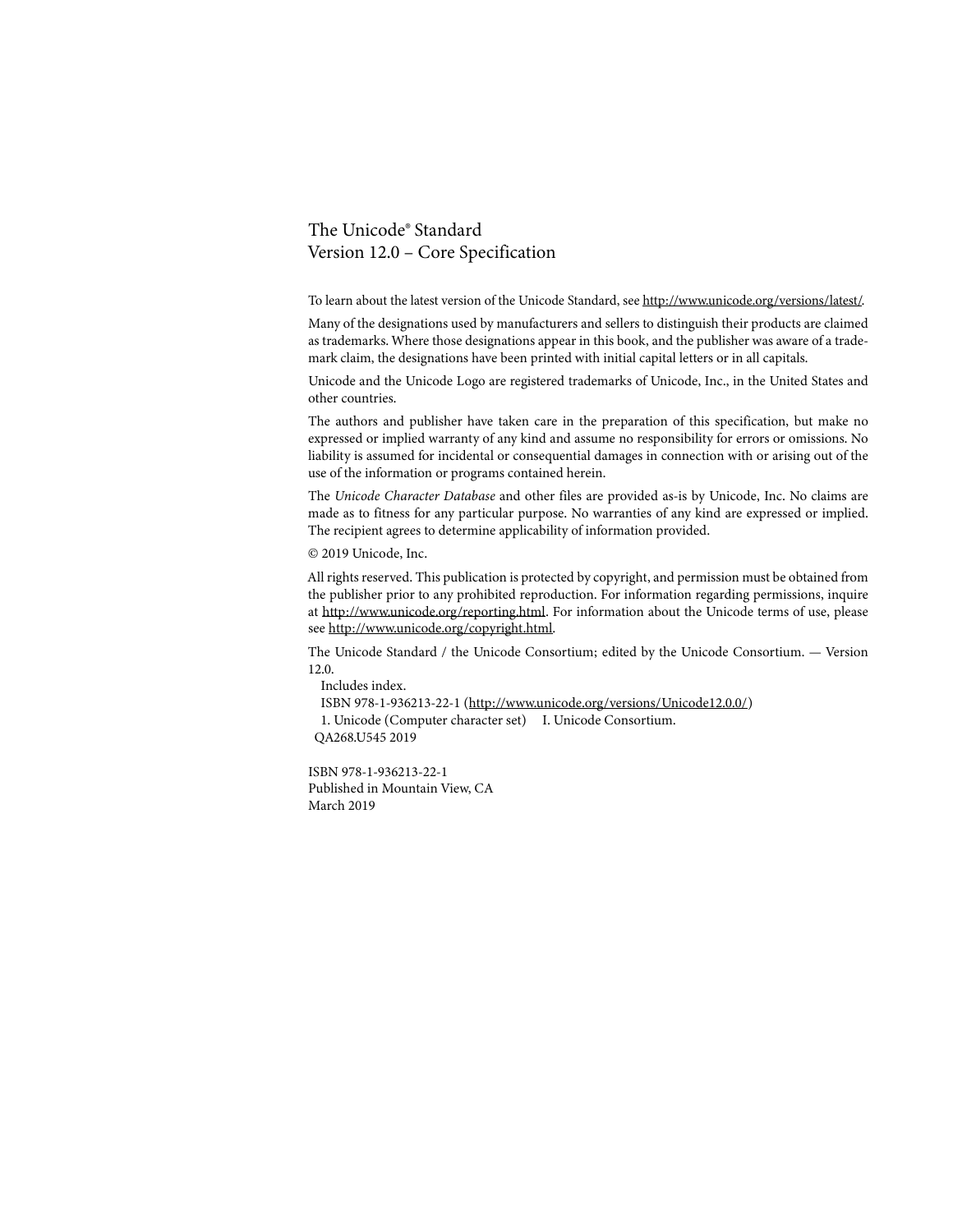# Appendix C *Relationship to ISO/IEC 10646*

The Unicode Consortium maintains a strong working relationship with ISO/IEC JTC1/SC2/WG2, the working group developing International Standard 10646. Today both organizations are firmly committed to maintaining the synchronization between the Unicode Standard and ISO/IEC 10646. Each standard nevertheless uses its own form of reference and, to some degree, separate terminology. This appendix gives a brief history and explains how the standards are related.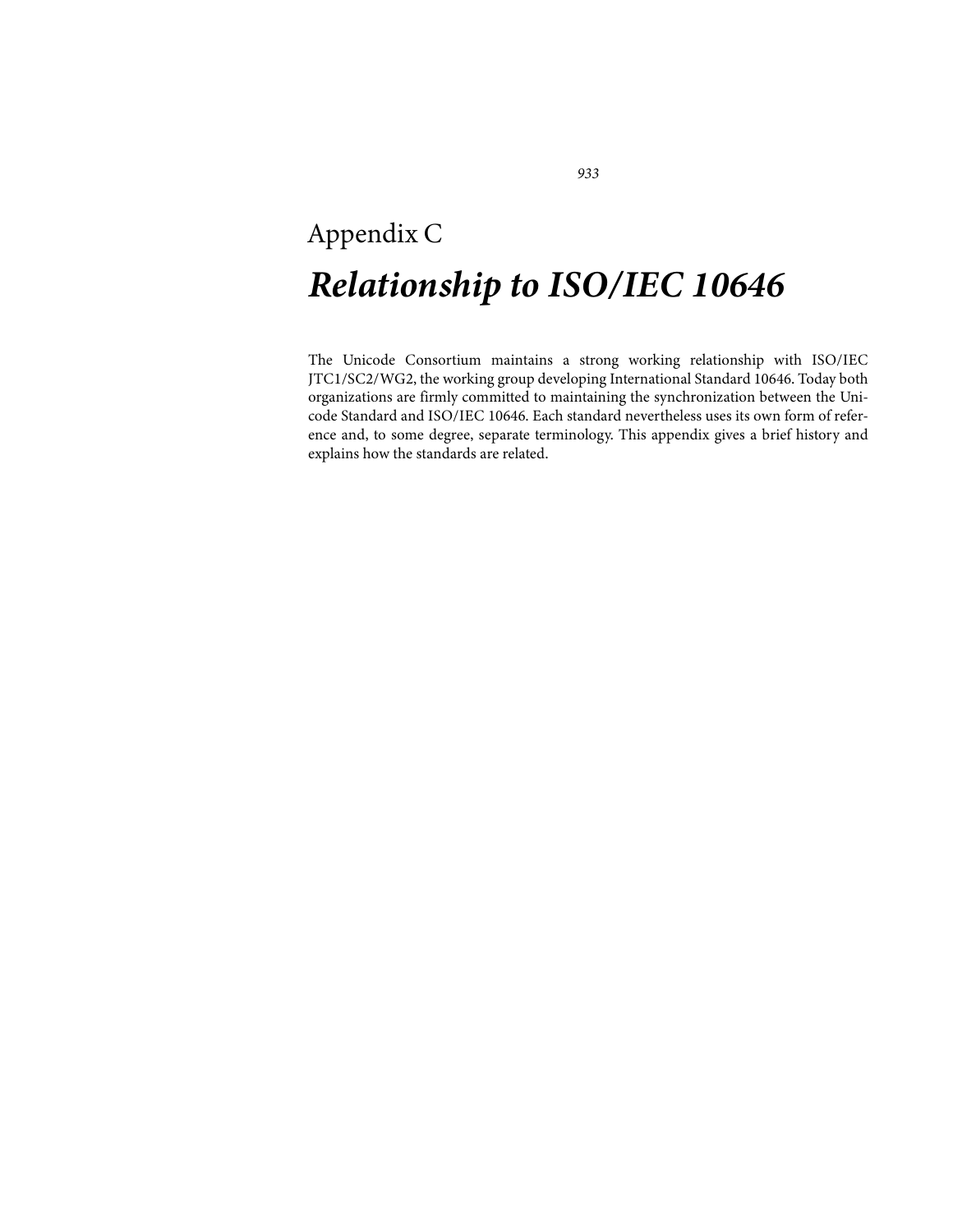## **C.1 History**

Having recognized the benefits of developing a single universal character code standard, members of the Unicode Consortium worked with representatives from the International Organization for Standardization (ISO) during the summer and fall of 1991 to pursue this goal. Meetings between the two bodies resulted in mutually acceptable changes to both Unicode Version 1.0 and the first ISO/IEC Draft International Standard DIS 10646.1, which merged their combined repertoire into a single numerical character encoding. This work culminated in *The Unicode Standard, Version 1.1*.

ISO/IEC 10646-1:1993, *Information Technology—Universal Multiple-Octet Coded Character Set (UCS)—Part 1: Architecture and Basic Multilingual Plane*, was published in May 1993 after final editorial changes were made to accommodate the comments of voting members. *The Unicode Standard, Version 1.1*, reflected the additional characters introduced from the DIS 10646.1 repertoire and incorporated minor editorial changes.

Merging *The Unicode Standard, Version 1.0*, and DIS 10646.1 consisted of aligning the numerical values of identical characters and then filling in some groups of characters that were present in DIS 10646.1, but not in the Unicode Standard. As a result, the encoded characters (code points and names) of ISO/IEC 10646-1:1993 and *The Unicode Standard, Version 1.1*, are precisely the same.

Versions 2.0, 2.1, and 3.0 of the Unicode Standard successively added more characters, matching a series of amendments to ISO/IEC 10646-1. *The Unicode Standard, Version 3.0*, is precisely aligned with the second edition of ISO/IEC 10646-1, known as ISO/IEC 10646- 1:2000.

In 2001, Part 2 of ISO/IEC 10646 was published as ISO/IEC 10646-2:2001. Version 3.1 of the Unicode Standard was synchronized with that publication, which added supplementary characters for the first time. Subsequently, Versions 3.2 and 4.0 of the Unicode Standard added characters matching further amendments to both parts of ISO/IEC 10646. *The Unicode Standard, Version 4.0*, is precisely aligned with the third version of ISO/IEC 10646 (first edition), published as a single standard merging the former two parts: ISO/IEC 10646:2003.

Versions 4.1 and 5.0 of the Unicode Standard added characters matching Amendments 1 and 2 to ISO/IEC 10646:2003. Version 5.0 also added four characters for Sindhi support from Amendment 3 to ISO/IEC 10646:2003. Version 5.1 added the rest of the characters from Amendment 3 and all of the characters from Amendment 4 to ISO/IEC 10646:2003. Version 5.2 added all of the characters from Amendments 5 and 6 to ISO/IEC 10646:2003. Version 6.0 added all of the characters from Amendments 7 and 8 to ISO/IEC 10646:2003.

In 2010, ISO approved republication of ISO/IEC 10646 as a second edition, ISO/IEC 10646:2011, consolidating all of the contents of Amendments 1 through 8 to the 2003 first edition. *The Unicode Standard, Version 6.0* is aligned with that second edition of the International Standard, with the addition of  $U+20B9$  INDIAN RUPEE SIGN, accelerated into Version 6.0 based on approval for the third edition of ISO/IEC 10646.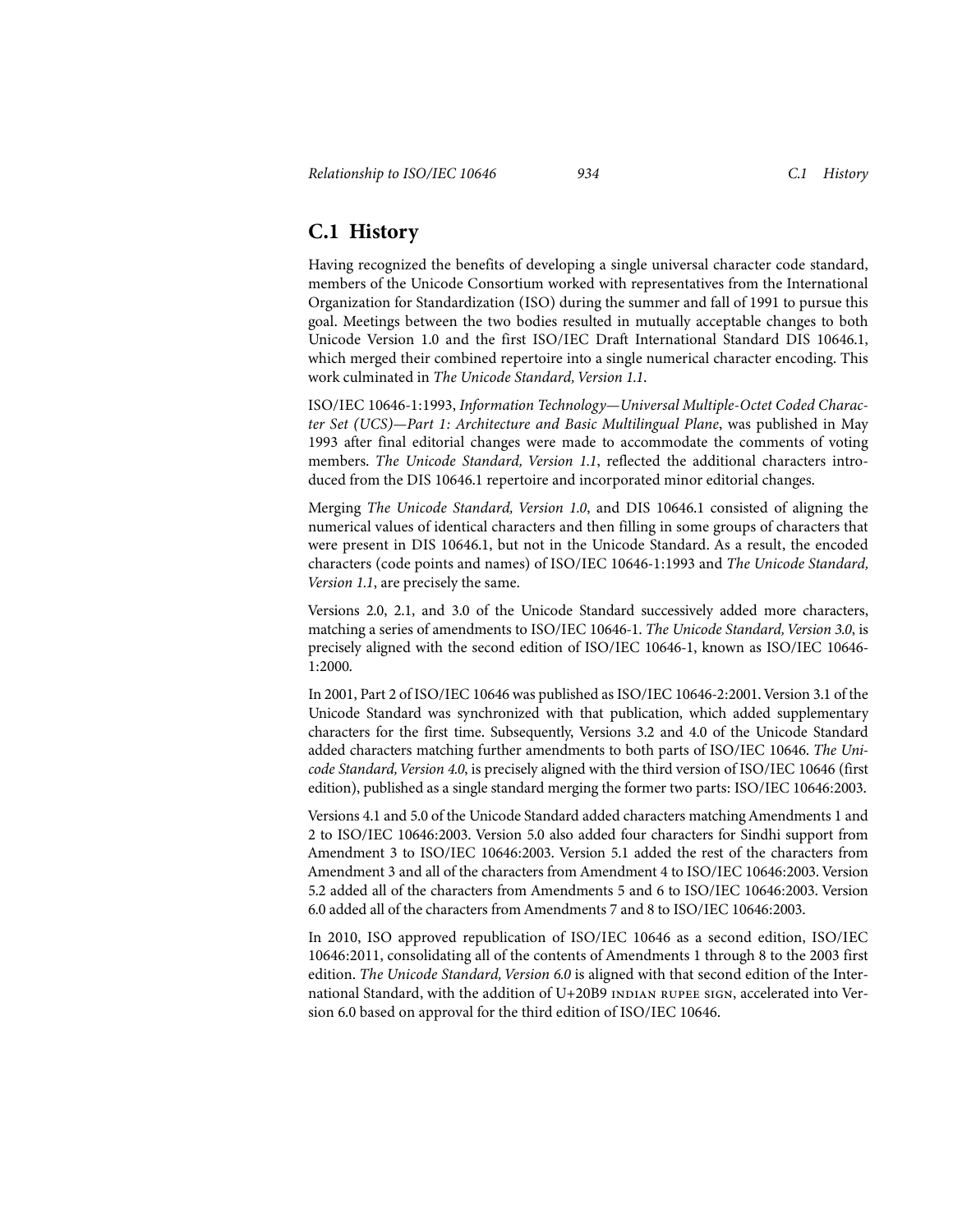*The Unicode Standard, Version 6.1* is aligned with the third edition of the International Standard: ISO/IEC 10646:2012. The third edition was approved for publication without an intervening amendment to the second edition. *The Unicode Standard, Version 6.2* added a single character, U+20BA turkish lira sign. Version 6.3 added five more characters, including new bidirectional format controls.

*The Unicode Standard, Version 7.0* is aligned with Amendments 1 and 2 to ISO/IEC 10646:2012. Those amendments include the six characters which were added in Version 6.2 and Version 6.3, as well as many others. Version 7.0 also includes U+20BD ruble sign, accelerated into Version 7.0 based on approval for the fourth edition of ISO/IEC 10646.

*The Unicode Standard, Version 8.0* is aligned with Amendment 1 of ISO/IEC 10646:2014, the fourth edition of ISO/IEC 10646. Version 8.0 also includes U+20BE lari sign, nine additional CJK unified ideographs, and 41 emoji characters, based on approval for Amendment 2 to the fourth edition of ISO/IEC 10646.

*The Unicode Standard, Version 9.0* is aligned with Amendments 1 and 2 to ISO/IEC 10646:2014, the fourth edition of ISO/IEC 10646. Version 9.0 also includes the Adlam script (87 characters), the Newa script (92 characters), 72 additional emoji characters, 19 television symbols, two other pictographic symbols, and one other punctuation mark, based on approval for the fifth edition of ISO/IEC 10646.

*The Unicode Standard, Version 10.0* is aligned with ISO/IEC 10646:2017, the fifth edition of ISO/IEC 10646. Version 10.0 also includes three other Zanabazar Square characters, 285 hentaigana, and 56 emoji characters, based on approval for Amendment 1 to the fifth edition of ISO/IEC 10646.

*The Unicode Standard, Version 11.0* is aligned with Amendment 1 to ISO/IEC 10646:2017, the fifth edition of ISO/IEC 10646. Version 11.0 also includes 46 Mtavruli Georgian capital letters, 5 urgently needed CJK unified ideographs, and 66 emoji characters, based on approval for Amendment 2 to the fifth edition of ISO/IEC 10646.

*The Unicode Standard, Version 12.0* is aligned with Amendments 1 and 2 to ISO/IEC 10646:2017, the fifth edition of ISO/IEC 10646. Version 12.0 also includes U+1E94B adlam nasalization mark and 61 emoji characters, based on approval for the sixth edition of ISO/IEC 10646.

<span id="page-3-0"></span>*[Table C-1](#page-3-0)* gives the timeline for these efforts.

| Year | <b>Version</b>              | Summary                                |
|------|-----------------------------|----------------------------------------|
| 1989 | DP 10646                    | Draft proposal, independent of Unicode |
| 1990 | Unicode Prepublica-<br>tion | Prepublication review draft            |
| 1990 | DIS-1 10646                 | First draft, independent of Unicode    |
| 1991 | Unicode 1.0                 | Edition published by Addison-Wesley    |
| 1992 | Unicode 1.0.1               | Modified for merger compatibility      |

**Table C-1.** Timeline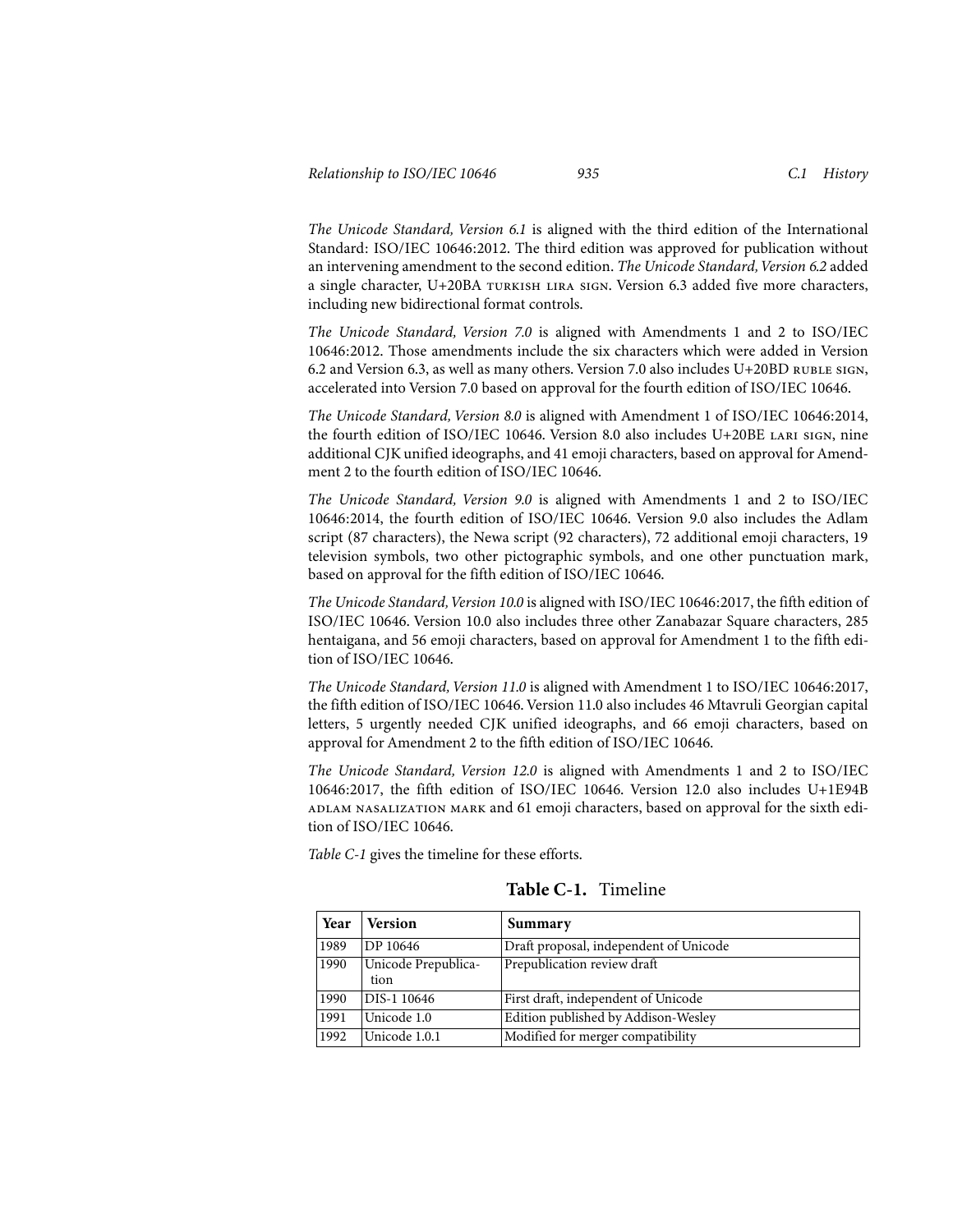| Year | <b>Version</b>   | Summary                                                                                   |  |
|------|------------------|-------------------------------------------------------------------------------------------|--|
| 1992 | DIS-2 10646      | Second draft, merged with Unicode                                                         |  |
| 1993 | IS 10646-1:1993  | Merged standard                                                                           |  |
| 1993 | Unicode 1.1      | Revised to match IS 10646-1:1993                                                          |  |
| 1995 | 10646 amendments | Korean realigned, plus additions                                                          |  |
| 1996 | Unicode 2.0      | Synchronized with 10646 amendments                                                        |  |
| 1998 | Unicode 2.1      | Added euro sign and corrigenda                                                            |  |
| 1999 | 10646 amendments | Additions                                                                                 |  |
| 2000 | Unicode 3.0      | Synchronized with 10646 second edition                                                    |  |
| 2000 | IS 10646-1:2000  | 10646 part 1, second edition, publication with amendments to<br>date                      |  |
| 2001 | IS 10646-2:2001  | 10646 part 2 (supplementary planes)                                                       |  |
| 2001 | Unicode 3.1      | Synchronized with 10646 part 2                                                            |  |
| 2002 | Unicode 3.2      | Synchronized with Amd 1 to 10646 part 1                                                   |  |
| 2003 | Unicode 4.0      | Synchronized with 10646 third version                                                     |  |
| 2003 | IS 10646:2003    | 10646 third version (first edition), merging the two parts                                |  |
| 2005 | Unicode 4.1      | Synchronized with Amd 1 to 10646:2003                                                     |  |
| 2006 | Unicode 5.0      | Synchronized with Amd 2 to 10646:2003, plus Sindhi additions                              |  |
| 2008 | Unicode 5.1      | Synchronized with Amd 3 and Amd 4 to 10646:2003                                           |  |
| 2009 | Unicode 5.2      | Synchronized with Amd 5 and Amd 6 to 10646:2003                                           |  |
| 2010 | Unicode 6.0      | Synchronized with 10646 second edition of third version, plus<br>the Indian rupee sign    |  |
| 2011 | IS 10646:2011    | 10646 second edition of third version                                                     |  |
| 2012 | Unicode 6.1      | Synchronized with 10646 third edition of third version                                    |  |
| 2012 | IS 10646:2012    | 10646 third edition of third version                                                      |  |
| 2012 | Unicode 6.2      | Added Turkish lira sign                                                                   |  |
| 2013 | Unicode 6.3      | Added several bidirectional controls                                                      |  |
| 2014 | Unicode 7.0      | Synchronized with Amd 1 and Amd 2 to 10646:2012, plus the<br>ruble sign                   |  |
| 2014 | IS 10646:2014    | 10646 fourth edition to third version                                                     |  |
| 2015 | Unicode 8.0      | Synchronized with Amd 1 to 10646:2014, plus 51 additional<br>characters                   |  |
| 2016 | Unicode 9.0      | Synchronized with Amd 1 and Amd 2 to 10646:2014, plus 273<br>additional characters        |  |
| 2017 | Unicode 10.0     | Synchronized with 10646 fifth edition of third version, plus 344<br>additional characters |  |
| 2017 | IS 10646:2017    | 10646 fifth edition to third version                                                      |  |
| 2018 | Unicode 11.0     | Synchronized with Amd 1 to 10646:2017, plus 117 additional<br>characters                  |  |
| 2019 | Unicode 12.0     | Synchronized with Amd 1 and Amd. 2 to 10646:2017, plus 62<br>additional characters        |  |

# **Table C-1.** Timeline (Continued)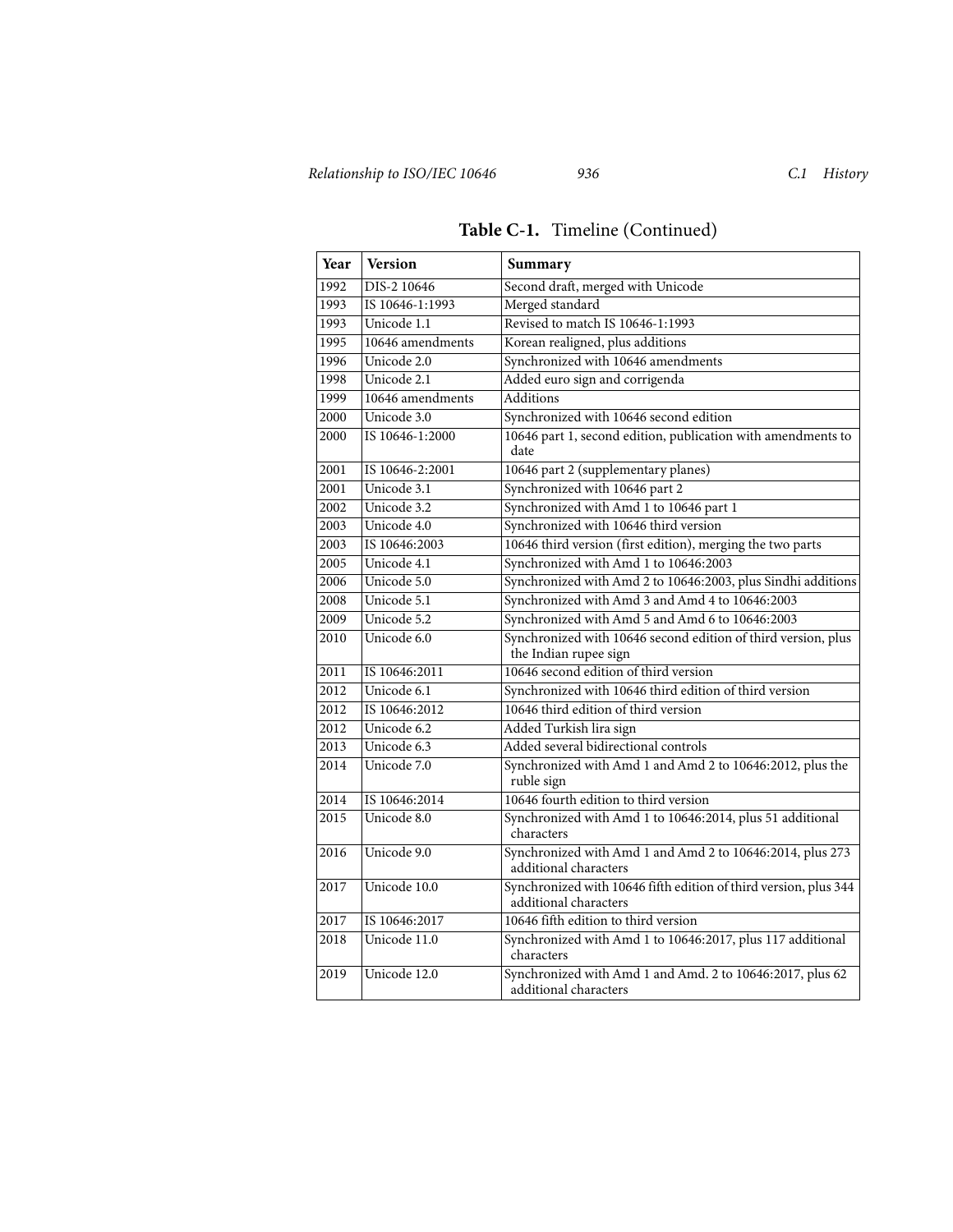#### *Unicode 1.0*

The combined repertoire presented in ISO/IEC 10646 is a superset of *The Unicode Standard, Version 1.0,* repertoire as amended by *The Unicode Standard, Version 1.0.1*. *The Unicode Standard, Version 1.0*, was amended by the *Unicode 1.0.1 Addendum* to make the Unicode Standard a proper subset of ISO/IEC 10646. This effort entailed both moving and eliminating a small number of characters.

#### *Unicode 2.0*

*The Unicode Standard, Version 2.0*, covered the repertoire of *The Unicode Standard, Version 1.1* (and IS 10646), plus the first seven amendments to IS 10646, as follows:

| Amd. 1: UTF-16 |                                                         |
|----------------|---------------------------------------------------------|
| Amd. 2: UTF-8  |                                                         |
|                | Amd. 3: Coding of C1 Controls                           |
|                | Amd. 4: Removal of Annex G: UTF-1                       |
|                | Amd. 5: Korean Hangul Character Collection              |
|                | Amd. 6: Tibetan Character Collection                    |
|                | Amd. 7: 33 Additional Characters (Hebrew, Long S, Dong) |

In addition, *The Unicode Standard, Version 2.0*, covered Technical Corrigendum No. 1 (on renaming of AE LIGATURE to LETTER) and such Editorial Corrigenda to ISO/IEC 10646 as were applicable to the Unicode Standard. The euro sign and the object replacement character were added in Version 2.1, per amendment 18 of ISO/IEC 10646-1.

## *Unicode 3.0*

*The Unicode Standard, Version 3.0*, is synchronized with the second edition of ISO/IEC 10646-1. The latter contains all of the published amendments to 10646-1; the list includes the first seven amendments, plus the following:

- Amd. 8: Addition of Annex T: Procedure for the Unification and Arrangement of CJK Ideographs
- Amd. 9: Identifiers for Characters
- Amd. 10: Ethiopic Character Collection
- Amd. 11: Unified Canadian Aboriginal Syllabics Character Collection
- Amd. 12: Cherokee Character Collection
- Amd. 13: CJK Unified Ideographs with Supplementary Sources (Horizontal Extension)
- Amd. 14: Yi Syllables and Yi Radicals Character Collection
- Amd. 15: Kangxi Radicals, Hangzhou Numerals Character Collection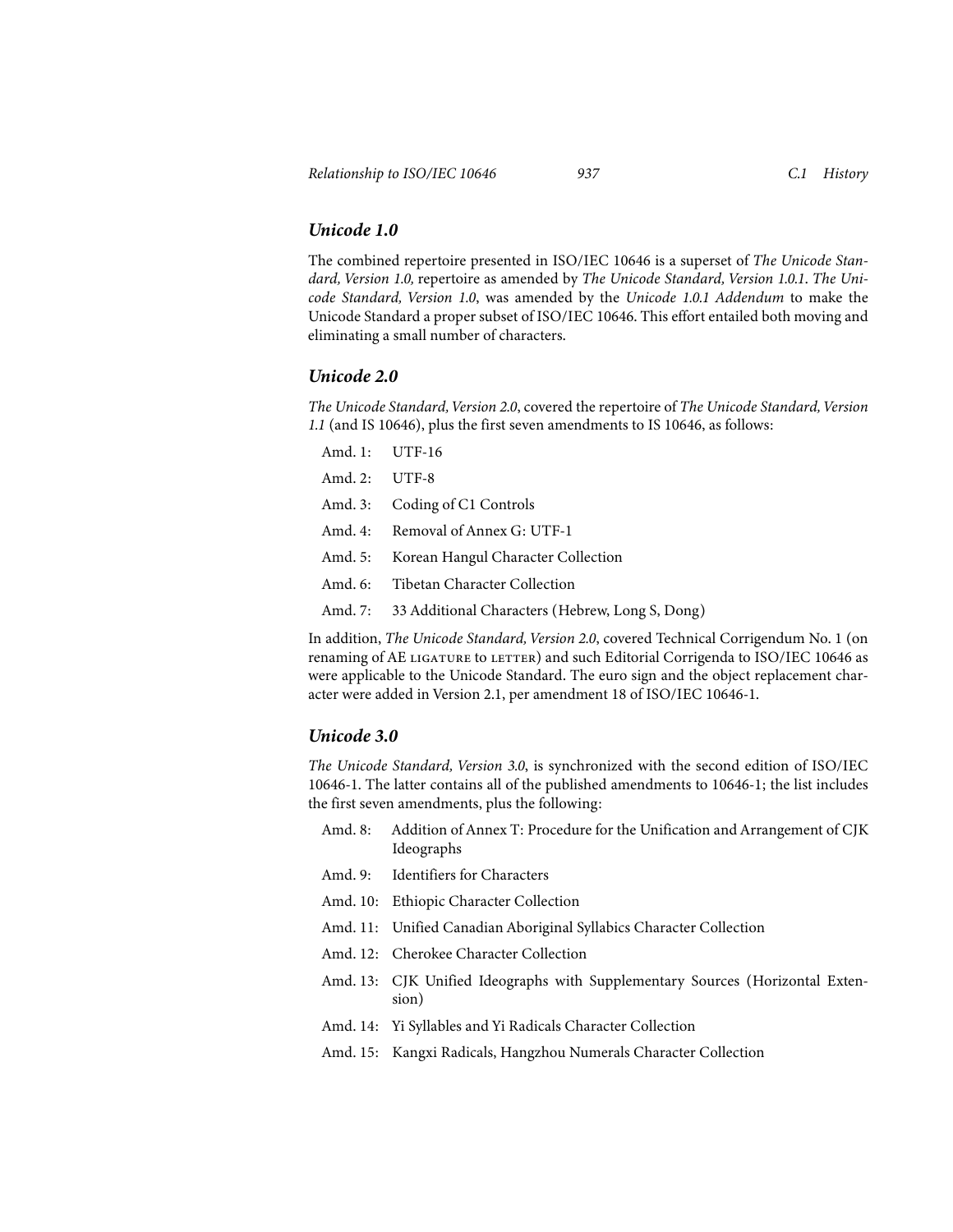- Amd. 16: Braille Patterns Character Collection
- Amd. 17: CJK Unified Ideographs Extension A (Vertical Extension)
- Amd. 18: Miscellaneous Letters and Symbols Character Collection (which includes the euro sign)
- Amd. 19: Runic Character Collection
- Amd. 20: Ogham Character Collection
- Amd. 21: Sinhala Character Collection
- Amd. 22: Keyboard Symbols Character Collection
- Amd. 23: Bopomofo Extensions and Other Character Collection
- Amd. 24: Thaana Character Collection
- Amd. 25: Khmer Character Collection
- Amd. 26: Myanmar Character Collection
- Amd. 27: Syriac Character Collection
- Amd. 28: Ideographic Description Characters
- Amd. 29: Mongolian
- Amd. 30: Additional Latin and Other Characters
- Amd. 31: Tibetan Extension

The second edition of ISO/IEC 10646-1 also contains the contents of Technical Corrigendum No. 2 and all the Editorial Corrigenda to the year 2000.

#### *Unicode 4.0*

*The Unicode Standard, Version 4.0*, is synchronized with the third version of ISO/IEC 10646. The third version of ISO/IEC 10646 is the result of the merger of the second edition of Part 1 (ISO/IEC 10646-1:2000) with the first edition of Part 2 (ISO/IEC 10646-2:2001) into a single publication. The third version incorporates the published amendments to 10646-1 and 10646-2:

Amd. 1 (to part 1): Mathematical symbols and other characters

Amd. 2 (to part 1): Limbu, Tai Le, Yijing, and other characters

Amd. 1 (to part 2): Aegean, Ugaritic, and other characters

The third version of ISO/IEC 10646 also contains all the Editorial Corrigenda to date.

#### *Unicode 5.0*

*The Unicode Standard, Version 5.0*, is synchronized with ISO/IEC 10646:2003 plus its first two published amendments: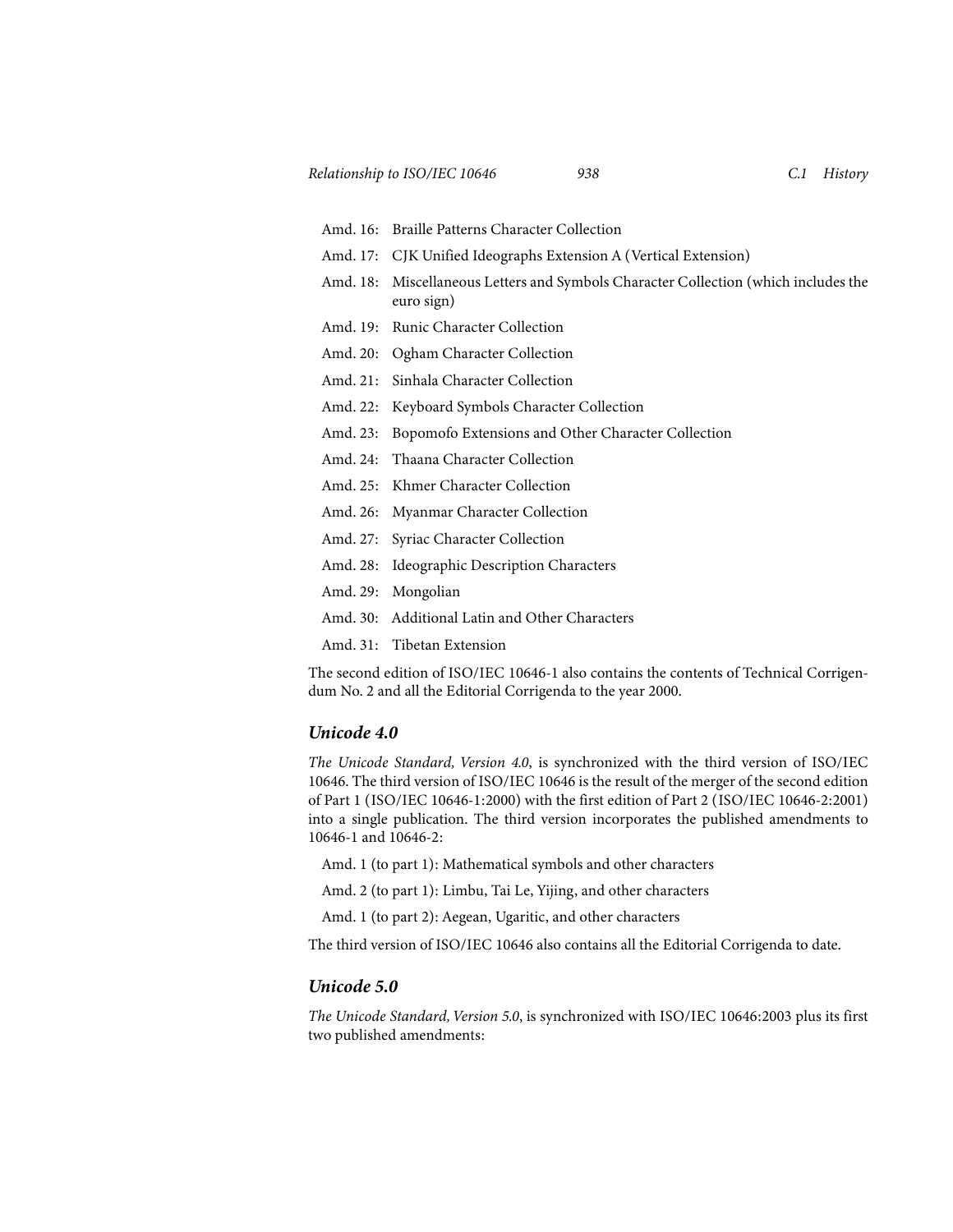Amd. 1: Glagolitic, Coptic, Georgian and other characters

Amd. 2: N'Ko, Phags-Pa, Phoenician and Cuneiform

Four Devanagari characters for the support of the Sindhi language (U+097B, U+097C, U+097E, U+097F) were added in Version 5.0 per Amendment 3 of ISO/IEC 10646.

#### *Unicode 6.0*

*The Unicode Standard, Version 6.0*, is synchronized with the second edition of ISO/IEC 10646. The second edition of the third version of ISO/IEC 10646 consolidates all of the repertoire additions from the published eight amendments of ISO/IEC 10646:2003. These include the first two amendments listed under Unicode 5.0, plus the following:

|           | Amd. 3: Lepcha, Ol Chiki, Saurashtra, Vai, and other characters                                                |
|-----------|----------------------------------------------------------------------------------------------------------------|
| Amd. $4:$ | Cham, Game Tiles, and other characters                                                                         |
| Amd. 5:   | Tai Tham, Tai Viet, Avestan, Egyptian Hieroglyphs, CJK Unified Ideographs<br>Extension C, and other characters |
| Amd. 6:   | Javanese, Lisu, Meetei Mayek, Samaritan, and other characters                                                  |
| Amd. 7:   | Mandaic, Batak, Brahmi, and other characters                                                                   |
| Amd. 8:   | Additional symbols, Bamum supplement, CJK Unified Ideographs Extension<br>D, and other characters              |

One additional character, for the support of the new Indian currency symbol (U+20B9 indian rupee sign), was accelerated into Version 6.0, based on its approval for the third edition of ISO/IEC 10646.

#### *Unicode 7.0*

*The Unicode Standard, Version 7.0*, is synchronized with the third edition of ISO/IEC 10646 plus its two published amendments:

- Amd. 1: Linear A, Palmyrene, Manichaean, Khojki, Khudawadi, Bassa Vah, Duployan, and other characters
- Amd. 2: Caucasian Albanian, Psalter Pahlavi, Mahajani, Grantha, Modi, Pahawh Hmong, Mende Kikakui, and other characters

One additional character, for the support of the new Russian currency symbol (U+20BD ruble sign), was accelerated into Version 7.0, based on its approval for the fourth edition of ISO/IEC 10646.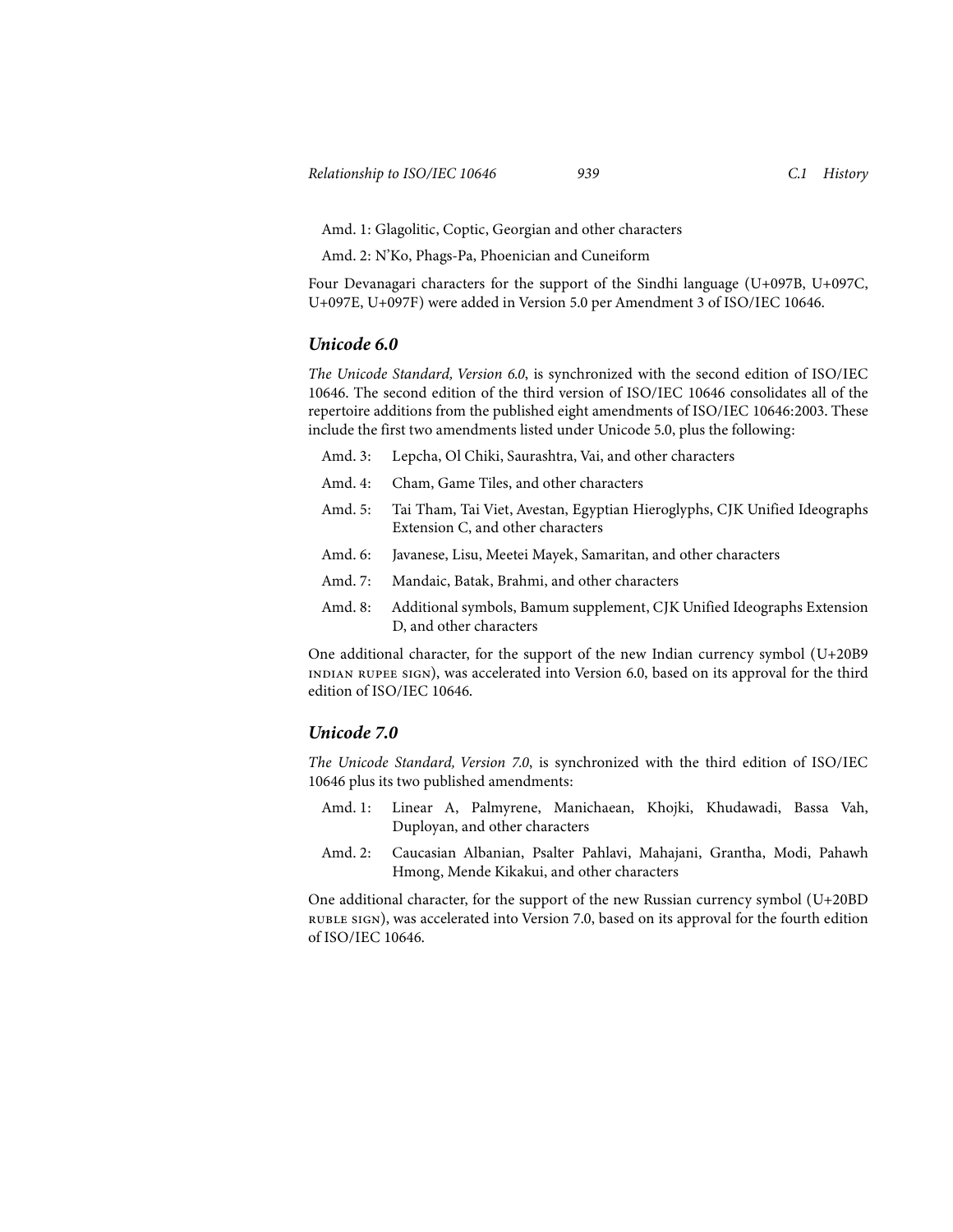### *Unicode 8.0*

*The Unicode Standard, Version 8.0*, is synchronized with the fourth edition of ISO/IEC 10646, plus its first published amendment:

Amd. 1: Cherokee supplement and other characters

An additional 51 characters were accelerated into Version 8.0, based on their approval for Amendment 2 to the fourth edition of ISO/IEC 10646. These include U+20BE LARI SIGN, for the support of the new Georgian currency symbol, nine additional CJK unified ideographs, and 41 emoji characters.

## *Unicode 9.0*

*The Unicode Standard, Version 9.0*, is synchronized with the fourth edition of ISO/IEC 10646, plus its two published amendments:

Amd. 1: Cherokee supplement and other characters

Amd. 2: Bhaiksuki, Marchen, Tangut and other characters

An additional 273 characters were accelerated into Version 9.0, based on their approval for the fifth edition of ISO/IEC 10646. These include characters for the Adlam script and the Newa script, 72 emoji characters, 19 television symbols, and one other punctuation mark.

## *Unicode 10.0*

*The Unicode Standard, Version 10.0*, is synchronized with the fifth edition of ISO/IEC 10646.

An additional 344 characters were accelerated into Version 10.0, based on their approval for Amendment 1 to the fifth edition of ISO/IEC 10646. These include three additional characters for the Zanabazar Square script, 285 hentaigana characters, and 56 emoji characters.

#### *Unicode 11.0*

The Unicode Standard, Version 11.0, is synchronized with the fifth edition of ISO/IEC 10646, plus its first published amendment:

Amd. 1: Dogra, Gunjala Gondi, Makasar, Medefaidrin, Indic Siyaq Numbers, and other characters

An additional 117 characters were accelerated into Version 11.0, based on their approval for Amendment 2 to the fifth edition of ISO/IEC 10646. These include Mtavruli uppercase Georgian letters, five additional CJK unified ideographs, and 66 emoji characters.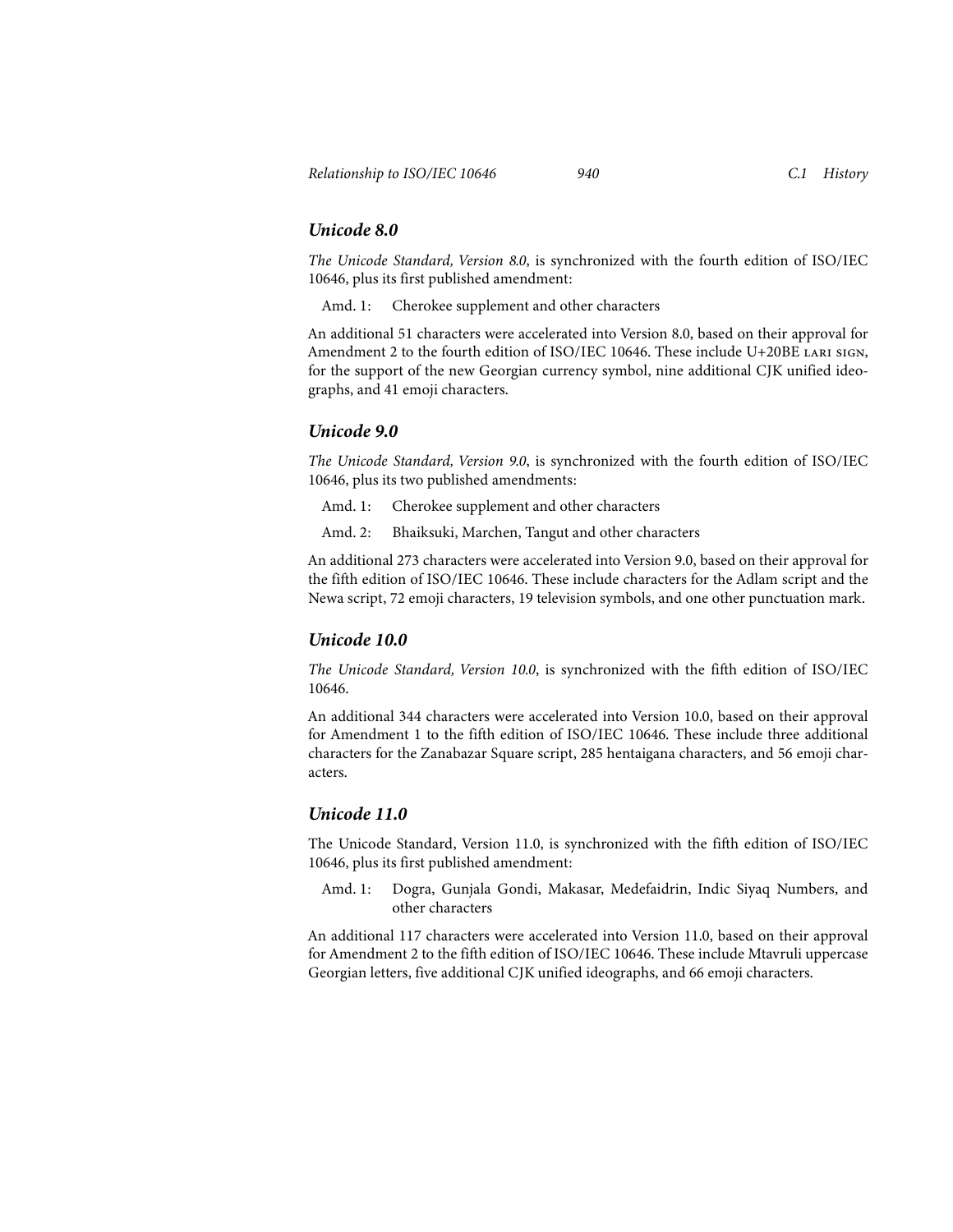#### *Unicode 12.0*

The Unicode Standard, Version 12.0, is synchronized with the fifth edition of ISO/IEC 10646, plus its two published amendments:

- Amd. 1: Dogra, Gunjala Gondi, Makasar, Medefaidrin, Indic Siyaq Numbers, and other characters
- Amd. 2: Nandinagari, Georgian extension, and other characters

An additional 62 characters were accelerated into Version 12.0, based on their approval for the sixth edition of ISO/IEC 10646. These include U+1E94B ADLAM NASALIZATION MARK and 61 emoji characters.

The synchronization of *The Unicode Standard, Version 12.0*, with ISO/IEC 10646:2017 plus its published amendments means that the repertoire, encoding, and names of all characters are identical between the two standards at those version levels, except for the 62 additional characters from the sixth edition which were accelerated for publication in the Unicode Standard. All other changes to the text of 10646 that have a bearing on the text of the Unicode Standard have been taken into account in the revision of the Unicode Standard.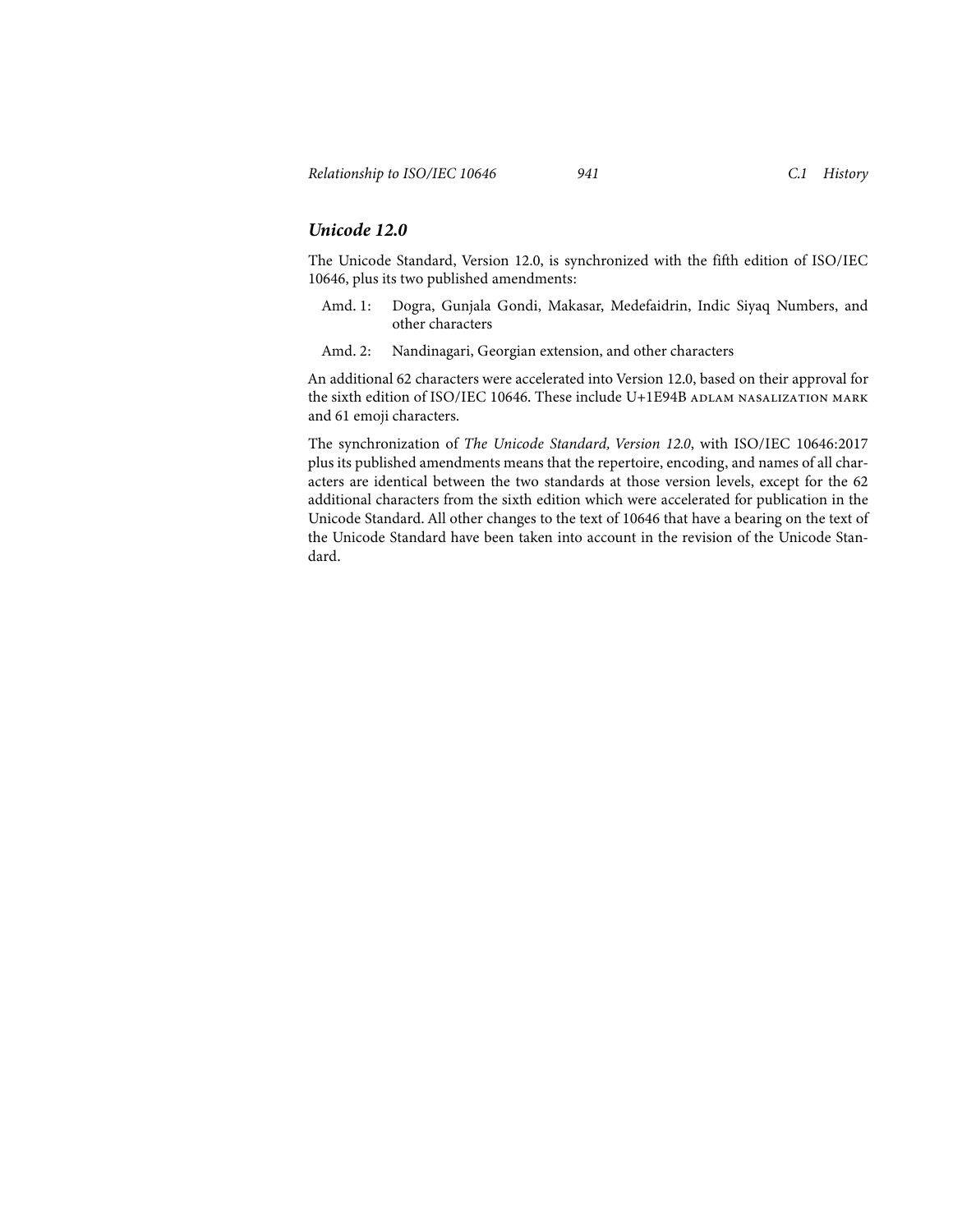# **C.2 Encoding Forms in ISO/IEC 10646**

ISO/IEC 10646:2011 has significantly revised its discussion of encoding forms, compared to earlier editions of that standard. The terminology for encoding forms (and encoding schemes) in 10646 now matches exactly the terminology used in the Unicode Standard. Furthermore, 10646 is now described in terms of a codespace U+0000..U+10FFFF, instead of a 31-bit codespace, as in earlier editions. This convergence in codespace description has eliminated any discrepancies in possible interpretation of the numeric values greater than 0x10FFFF. As a result, this section now merely notes a few items of mostly historic interest regarding encoding forms and terminology.

*UCS-4.* UCS-4 stands for "Universal Character Set coded in 4 octets." It is now treated simply as a synonym for UTF-32, and is considered the canonical form for representation of characters in 10646.

*UCS-2.* UCS-2 stands for "Universal Character Set coded in 2 octets" and is also known as "the two-octet BMP form." It was documented in earlier editions of 10646 as the two-octet (16-bit) encoding consisting only of code positions for plane zero, the *Basic Multilingual Plane*. This documentation has been removed from ISO/IEC 10646:2011 and subsequent editions, and the term UCS-2 should now be considered obsolete. It no longer refers to an encoding form in either 10646 or the Unicode Standard.

#### *Zero Extending*

The character "A",  $U+0041$  LATIN CAPITAL LETTER A, has the unchanging numerical value 41 hexadecimal. This value may be extended by any quantity of leading zeros to serve in the context of the following encoding standards and transformation formats (see *[Table C-2](#page-10-0)*).

<span id="page-10-0"></span>

| <b>Bits</b> | Standard         | Binary                              | Hex | Dec | Char |
|-------------|------------------|-------------------------------------|-----|-----|------|
|             | 7 ASCII          | 1000001                             | 41  | 65  |      |
|             | 8 8 8 5 9 - 1    | 01000001                            | 41  | 65  |      |
|             | 16 UTF-16        | 00000000 01000001                   | 41  | 65  |      |
|             | 32 UTF-32, UCS-4 | 00000000 00000000 00000000 01000001 | 41  | 65  | Α    |

**Table C-2.** Zero Extending

This design eliminates the problem of disparate values in all systems that use either of the standards and their transformation formats.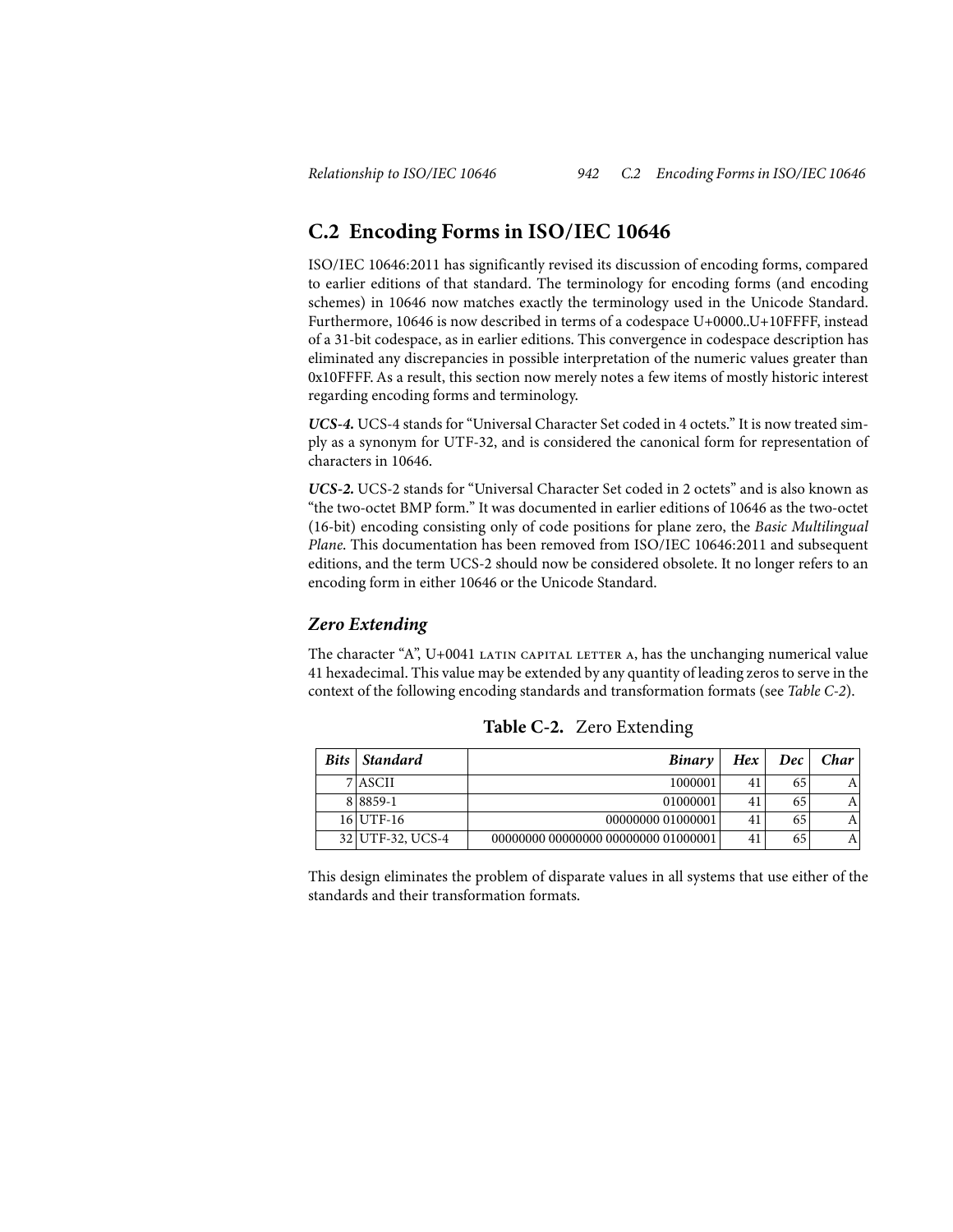# **C.3 UTF-8 and UTF-16**

#### *UTF-8*

The ISO/IEC 10646 definition of UTF-8 is identical to UTF-8 as described under Definition D92 in *Section 3.9, Unicode Encoding Forms*.

UTF-8 can be used to transmit text data through communications systems that assume that individual octets in the range of x00 to x7F have a definition according to ISO/IEC 4873, including a C0 set of control functions according to the 8-bit structure of ISO/IEC 2022. UTF-8 also avoids the use of octet values in this range that have special significance during the parsing of file name character strings in widely used file-handling systems.

### *UTF-16*

The ISO/IEC 10646 definition of UTF-16 is identical to UTF-16 as described under Definition D91 in *Section 3.9, Unicode Encoding Forms*.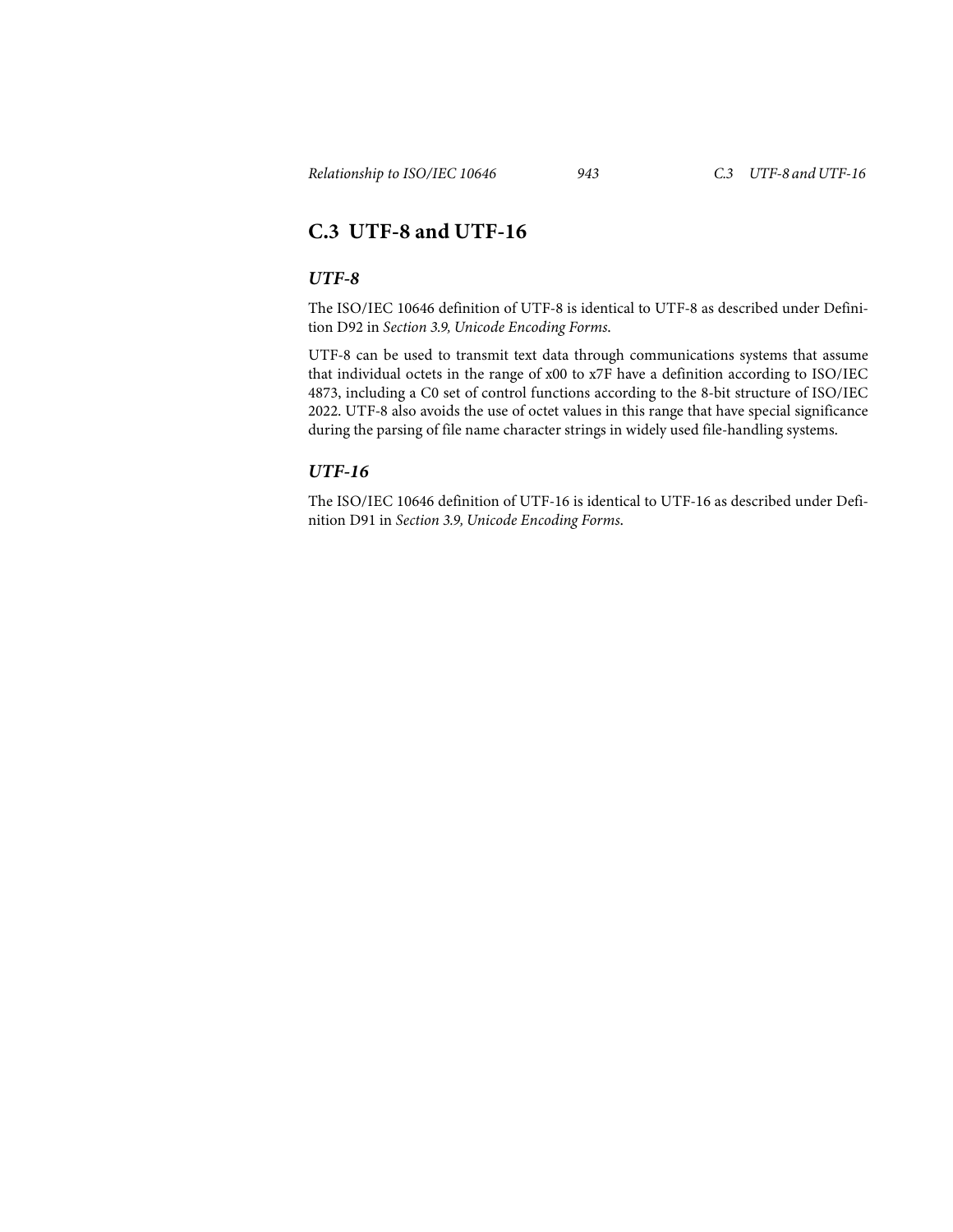## **C.4 Synchronization of the Standards**

Programmers and system users should treat the encoded character values from the Unicode Standard and ISO/IEC 10646 as identities, especially in the transmission of raw character data across system boundaries. The Unicode Consortium and ISO/IEC JTC1/SC2/WG2 are committed to maintaining the synchronization between the two standards.

However, the Unicode Standard and ISO/IEC 10646 differ in the precise terms of their conformance specifications. Any Unicode implementation will conform to ISO/IEC 10646, but because the Unicode Standard imposes additional constraints on character semantics and transmittability, not all implementations that are compliant with ISO/IEC 10646 will be compliant with the Unicode Standard.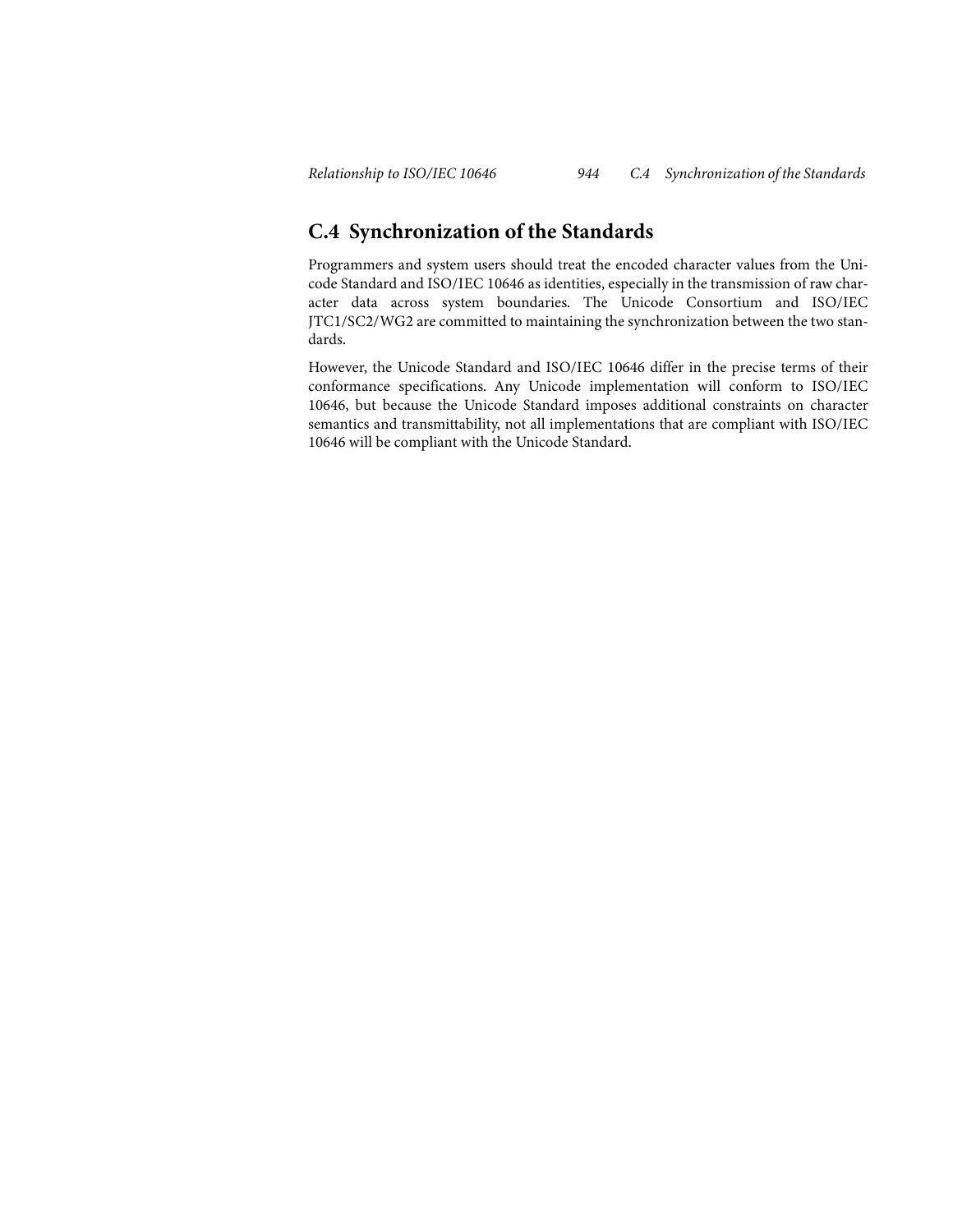## <span id="page-13-0"></span>**C.5 Identification of Features for Unicode**

ISO/IEC 10646 provides mechanisms for specifying a number of implementation parameters. ISO/IEC 10646 contains no means of explicitly declaring the Unicode Standard as such. As a whole, however, the Unicode Standard may be considered as encompassing the entire repertoire of ISO/IEC 10646 and having the following features (as well as additional semantics):

- Encoding forms: UTF-8, UTF-16, or UTF-32
- Encoding schemes: UTF-8, UTF-16BE, UTF-16LE, UTF-16, UTF-32BE, UTF-32LE, or UTF-32

Few applications are expected to make use of all of the characters defined in ISO/IEC 10646. The conformance clauses of the two standards address this situation in very different ways. ISO/IEC 10646 provides a mechanism for specifying included subsets of the character repertoire, permitting implementations to ignore characters that are not included (see normative Annex A of ISO/IEC 10646). A Unicode implementation requires a minimal level of handling all character codes—namely, the ability to store and retransmit them undamaged. Thus the Unicode Standard encompasses the entire ISO/IEC 10646 repertoire without requiring that any particular subset be implemented.

The Unicode Standard does not provide formal mechanisms for identifying a stream of bytes as Unicode characters, although to some extent this function is served by use of the *byte order mark* (U+FEFF) to indicate byte ordering. ISO/IEC 10646 defines an ISO/IEC 2022 control sequence to introduce the use of 10646. ISO/IEC 10646 also allows the use of U+FEFF as a "signature" as described in ISO/IEC 10646. This optional "signature" convention for identification of UTF-8, UTF-16, and UTF-32 is described in the informative Annex H of 10646. It is consistent with the description of the *byte order mark* in *Section 23.8, Specials*.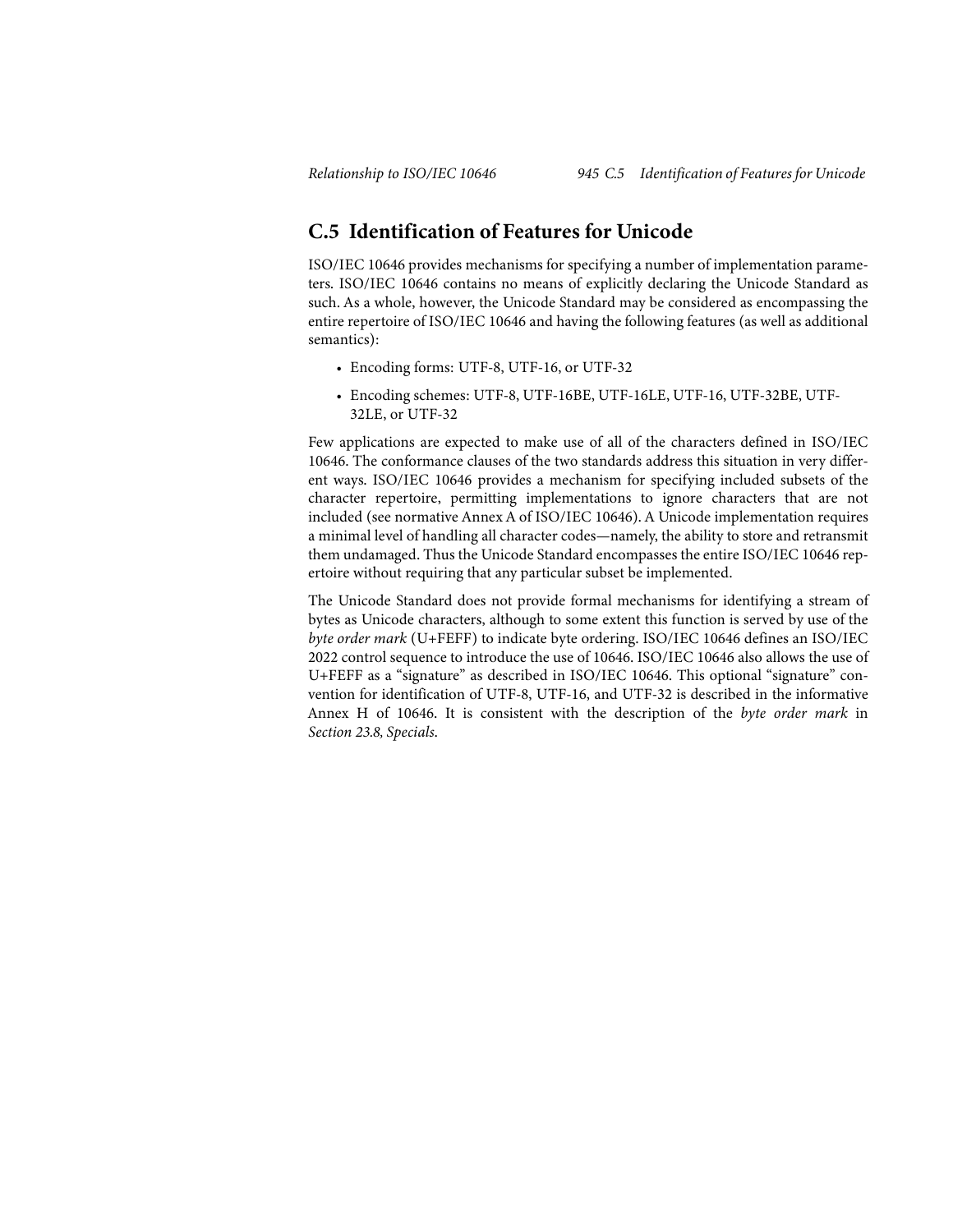## **C.6 Character Names**

Unicode character names follow the ISO/IEC character naming guidelines (summarized in informative Annex L of ISO/IEC 10646). In the first version of the Unicode Standard, the naming convention followed the ISO/IEC naming convention, but with some differences that were largely editorial. For example,

| ISO/IEC 10646 name | 029A | LATIN SMALL LETTER CLOSED OPEN E  |
|--------------------|------|-----------------------------------|
| Unicode 1.0 name   | 029A | LATIN SMALL LETTER CLOSED EPSILON |

In the ISO/IEC framework, the unique character name is viewed as the major resource for both character semantics and cross-mapping among standards. In the framework of the Unicode Standard, character semantics are indicated via character properties, functional specifications, usage annotations, and name aliases; cross-mappings among standards are provided in the form of explicit tables available on the Unicode website. The disparities between the Unicode 1.0 names and ISO/IEC 10646 names have been remedied by adoption of ISO/IEC 10646 names in the Unicode Standard. The names adopted by the Unicode Standard are from the English-language version of ISO/IEC 10646, even when other language versions are published by ISO.